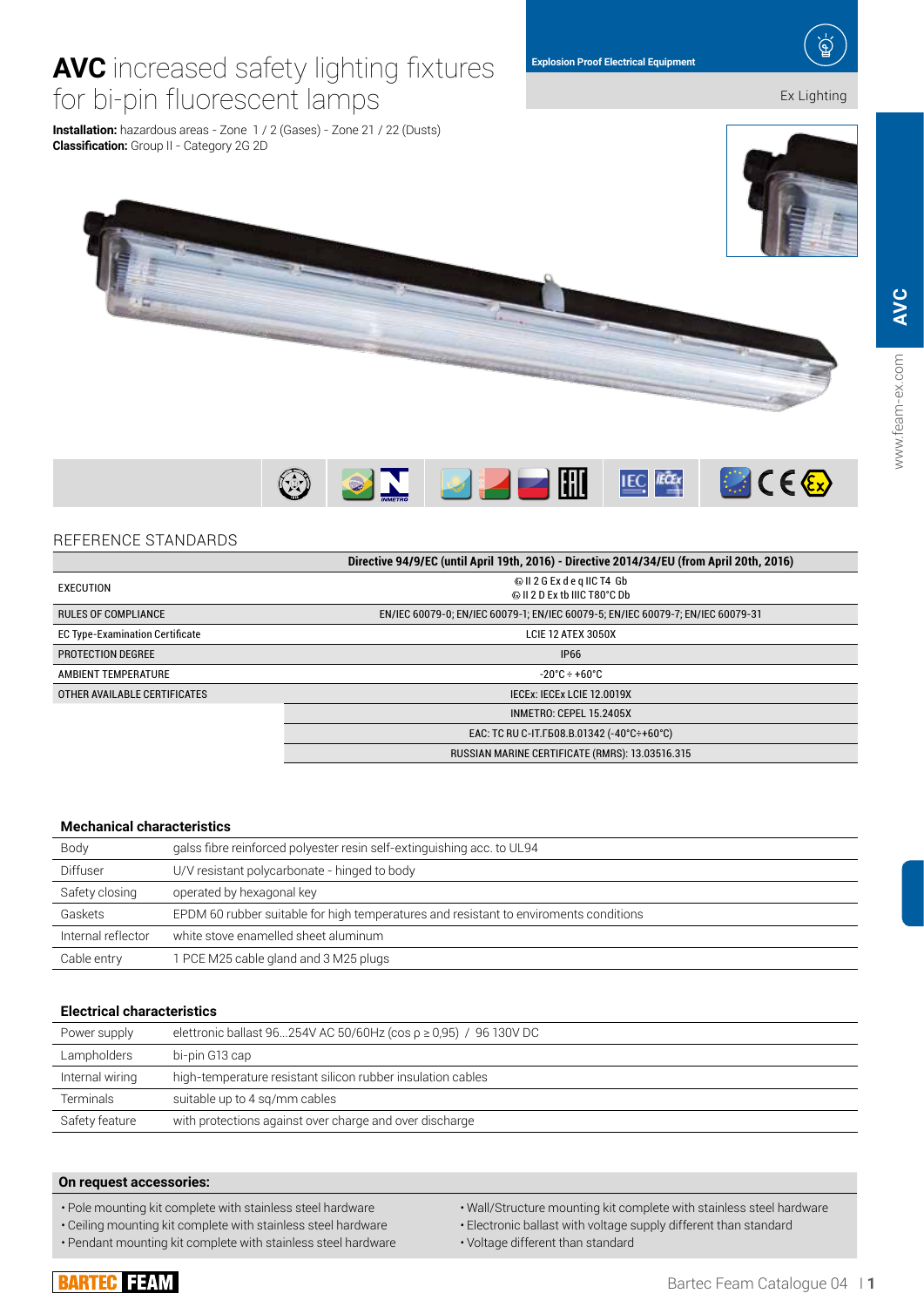# **AVC** Technical data

| <b>CODE</b> | <b>LAMP</b> | <b>TEMPERATURE CLASS</b><br>(GAS) | <b>TEMPERATURE CLASS</b><br>(DUSTS)                                                      | <b>LAMPHOLDER</b> | <b>ENTRY</b> | <b>EMERGENCY</b><br><b>UNIT</b> | <b>AUTONOMY</b>          | <b>DETAIL</b> |
|-------------|-------------|-----------------------------------|------------------------------------------------------------------------------------------|-------------------|--------------|---------------------------------|--------------------------|---------------|
|             |             |                                   |                                                                                          |                   |              |                                 |                          |               |
|             |             |                                   | FLUORESCENT LIGHTING FIXTURES FOR SINGLE AND TWIN LAMPS - POWER SUPPLY 96254V AC 50/60Hz |                   |              |                                 |                          |               |
| AVC-118     | 1 x 18W     | T <sub>4</sub>                    | $T80^{\circ}$ C                                                                          | G13               | 4 x ISO-M25  |                                 | $\overline{\phantom{a}}$ | A             |
| AVC-136     | 1 x 36W     | T <sub>4</sub>                    | $T80^{\circ}$ C                                                                          | G13               | 4 x ISO-M25  |                                 | $\overline{\phantom{0}}$ | A             |
| AVC-218     | 2 x 18W     | T <sub>4</sub>                    | $T80^{\circ}$ C                                                                          | G13               | 4 x ISO-M25  |                                 |                          | A             |
| AVC-236     | 2 x 36W     | <b>T4</b>                         | $T80^{\circ}$ C                                                                          | G13               | 4 x ISO-M25  |                                 |                          | A             |
|             |             |                                   |                                                                                          |                   |              |                                 |                          |               |

| EMERGENCY FLUORESCENT LIGHTING FIXTURES FOR SINGLE AND TWIN LAMPS - POWER SUPPLY 230/240V AC 50/60Hz |         |                |                 |     |             |              |                      |   |
|------------------------------------------------------------------------------------------------------|---------|----------------|-----------------|-----|-------------|--------------|----------------------|---|
| AVCE-118                                                                                             | 1 x 18W | T <sub>4</sub> | T 80°C          | G13 | 4 x ISO-M25 | 72 V - 6Ah   | 120 min              | A |
| <b>AVCE-136</b>                                                                                      | x 36W   | T <sub>4</sub> | $T80^{\circ}$ C | G13 | 4 x ISO-M25 | $7.2V - 6Ah$ | $120 \,\mathrm{min}$ | A |
| <b>AVCE-218</b>                                                                                      | 2 x 18W | T <sub>4</sub> | T 80°C          | G13 | 4 x ISO-M25 | 7.2 V - 6Ah  | 120 min              | А |
| <b>AVCE-236</b>                                                                                      | 2 x 36W | T <sub>4</sub> | T 80°C          | G13 | 4 x ISO-M25 | $7.2V - 6Ah$ | $120 \,\mathrm{min}$ | A |

# **AVC** Technical features

| <b>CODE</b> | $A$ [mm] | $B$ [mm] | $C$ [mm] | $D$ [mm] | WIGHT [Kg] | <b>CABLE ENTRY</b> | <b>DETAIL</b> |
|-------------|----------|----------|----------|----------|------------|--------------------|---------------|
| AVC-118     | 705      | 222      | 134      | 450      | 7,5        | 4 x ISO-M25        | A             |
| AVC-136     | 1335     | 222      | 134      | 800      | 11,5       | 4 x ISO-M25        | A             |
| AVC-218     | 705      | 222      | 134      | 450      | 8          | 4 x ISO-M25        | А             |
| AVC-236     | 1335     | 222      | 134      | 800      | 12         | 4 x ISO-M25        | A             |

| <b>CODE</b>     | $A$ [mm] | $B$ [mm] | $C$ [mm] | $D$ [mm] | WIGHT [Kg] | <b>CABLE ENTRY</b> | <b>DETAIL</b> |
|-----------------|----------|----------|----------|----------|------------|--------------------|---------------|
| <b>AVCE-118</b> | 705      | 222      | 134      | 450      | q          | 4 x ISO-M25        | A             |
| <b>AVCE-136</b> | 1335     | 222      | 134      | 800      | 13         | 4 x ISO-M25        | A             |
| <b>AVCE-218</b> | 705      | 222      | 134      | 450      | 9,5        | 4 x ISO-M25        | A             |
| <b>AVCE-236</b> | 1335     | 222      | 134      | 800      | 13,5       | 4 x ISO-M25        | A             |

## Reference details



**AVC**

## **BARTEC FEAM**

Ex Lighting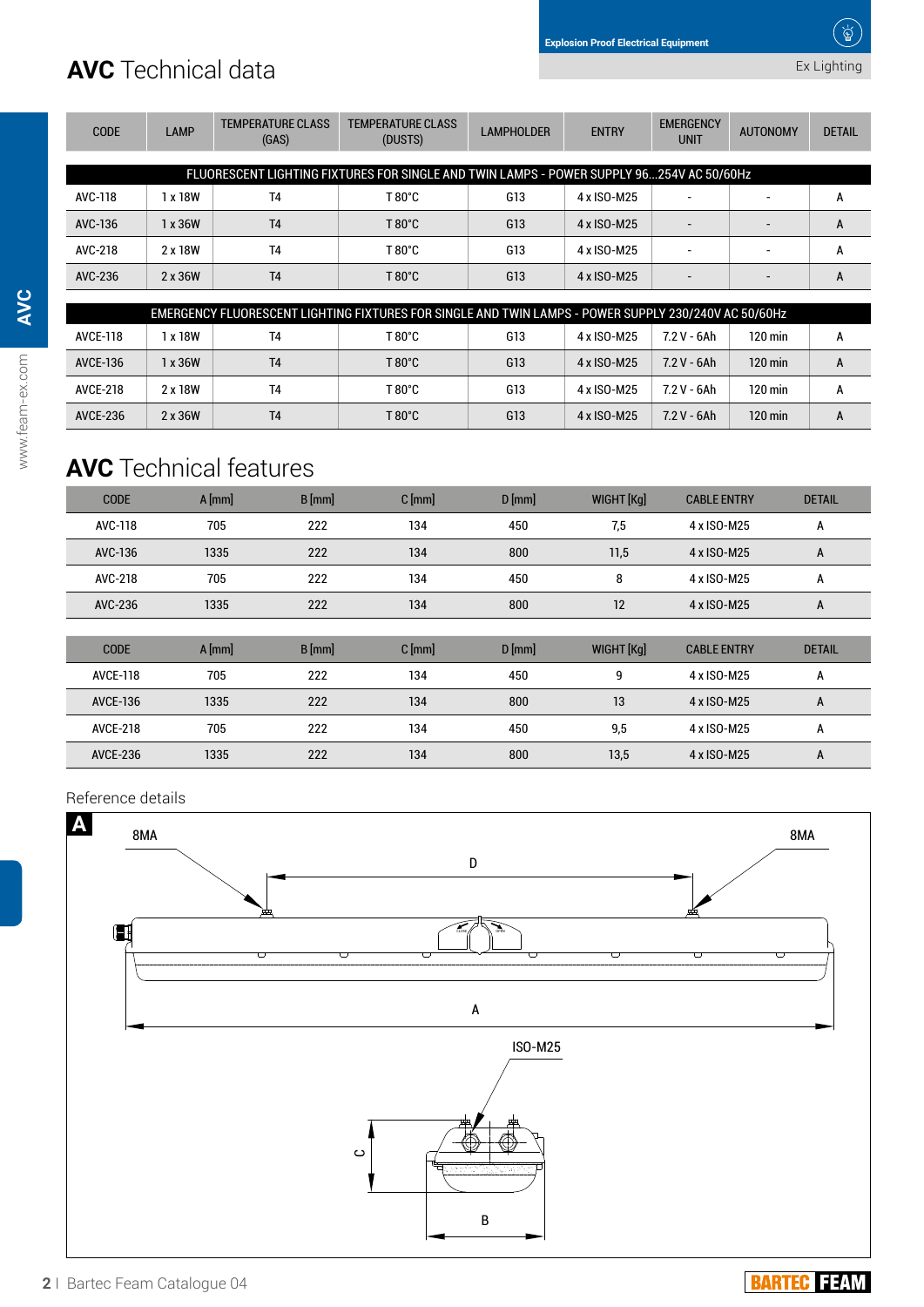# **AVC** Installation and mounting details **Installation and mounting details Installation** Ex Lighting

 $\overleftrightarrow{\mathbf{P}}$ 





## **Pole mounting Assemblig detail with pole (typical)**





## Bartec Feam Catalogue 04 I **3**